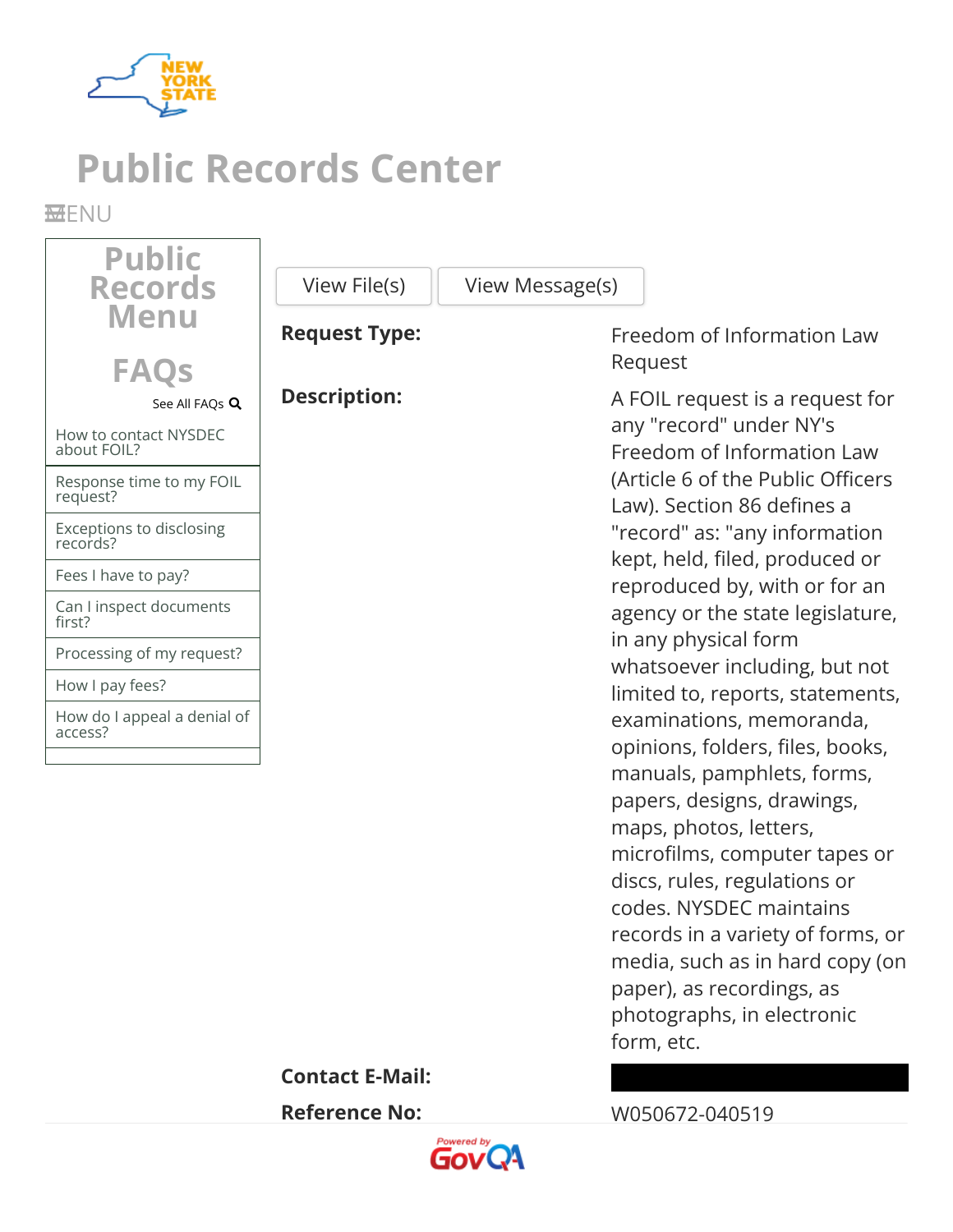

| Files: | 05/03/2019 | RE_Summary_of_phone_<br>conversation.pdf<br>RE_Summary_of_phone_ |
|--------|------------|------------------------------------------------------------------|
|        | 05/03/2019 | conversation_1.pdf                                               |
|        | 05/03/2019 | Re_Summary_of_phone_                                             |
|        |            | conversation_2.pdf                                               |
|        | 05/03/2019 | Re Summary of phone                                              |
|        |            | conversation_3.pdf                                               |
|        | 05/03/2019 | Summary_of_phone_conv                                            |
|        |            | ersation.pdf                                                     |
|        | 05/03/2019 | W050672-040519_Record                                            |
|        |            | s.pdf                                                            |
|        | 05/03/2019 | W050672-040519 Respon                                            |
|        |            | sive_documents.pdf                                               |
|        | 04/05/2019 | hi.pdf                                                           |

## **Type of Record(s) Requested:** Other

**Description of Record(s) Requested:**

In foil request W048067-021019, I requested an unredacted version of an email between Joe Therrien of the Special Licenses Unit and Tyler Thomas, who is both a friend of Therrien's and a licensee of the NYSDEC. The emails were dated November 8, 2017. In one of the emails (the 2 pages of emails are attached to this request)), Therrien mentions a written summary of his previous phone conversation with Tyler Thomas and how it was sent to the general counsel for review before sending it out. I would like a full unredacted copy of that "summary". I would like the version which was sent to the GC for review and what the "summary" looked like after the GC made its recommendations. I would also like to

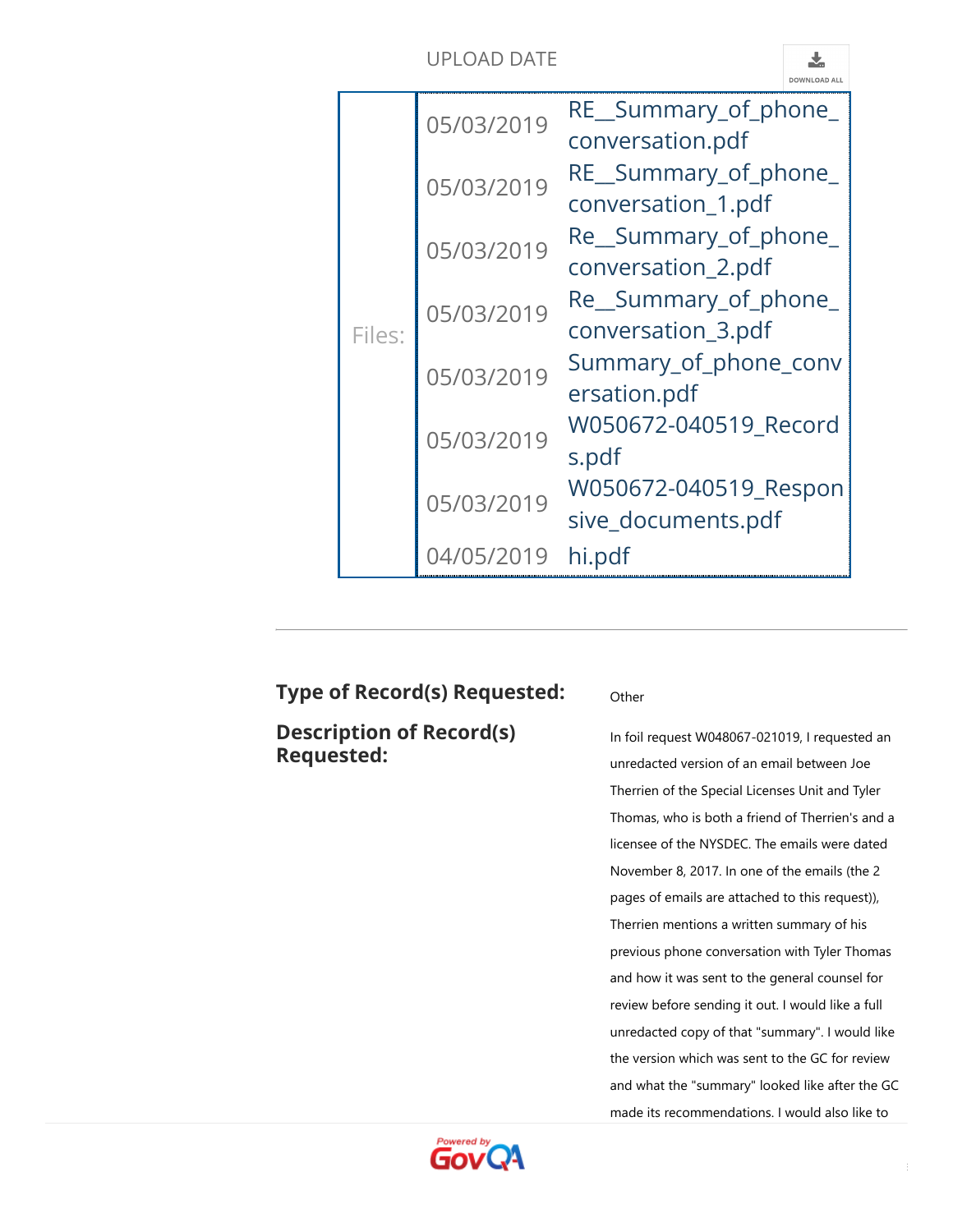to receive once the GC was done with the "summary" as well as the "update" he gave Tyler Thomas. All of the requested information; that is, the "summary" before and after the GC made recommendations, the confirmation and update mentionned by Therrien in his email were likely sent via email. If so, I would like copies of the documents and emails to which they were attached. It appears Therrien is not using my name in the emails he writes when speaking about me undoubtedly to camoflouge the email so it won't be picked up by a FOIL search for correspondence regarding me. As a result, I would like all emails and correspondences such as letters, etc. between Therrien and Tyler Thomas, between Tyler Thomas and Paul Stringer. You can use the names to search your database but please also look under the emai addresses: Joe Therrien:

joseph.therrien@dec.ny.gov,

mark.sanza@dec.ny.gov Tyler Thomas: ty@fragileplanetwildlife.org tthomas@fpwc.net

Central Office (Albany) Covers the entire state

**If your request pertains to just one Region, select that Region. If your request pertains to more than one Region, select Central Office. If you're unsure which Region your request pertains to, select Central Office. The Department will route your request to the appropriate Region(s)**

#### **Preferred Method to Receive Records:**

**NYSDEC Office processing the**

**Request:**

#### Electronic copies

**NYSDEC will use its best efforts to provide records via the method you select. However, in some cases a particular delivery method is**

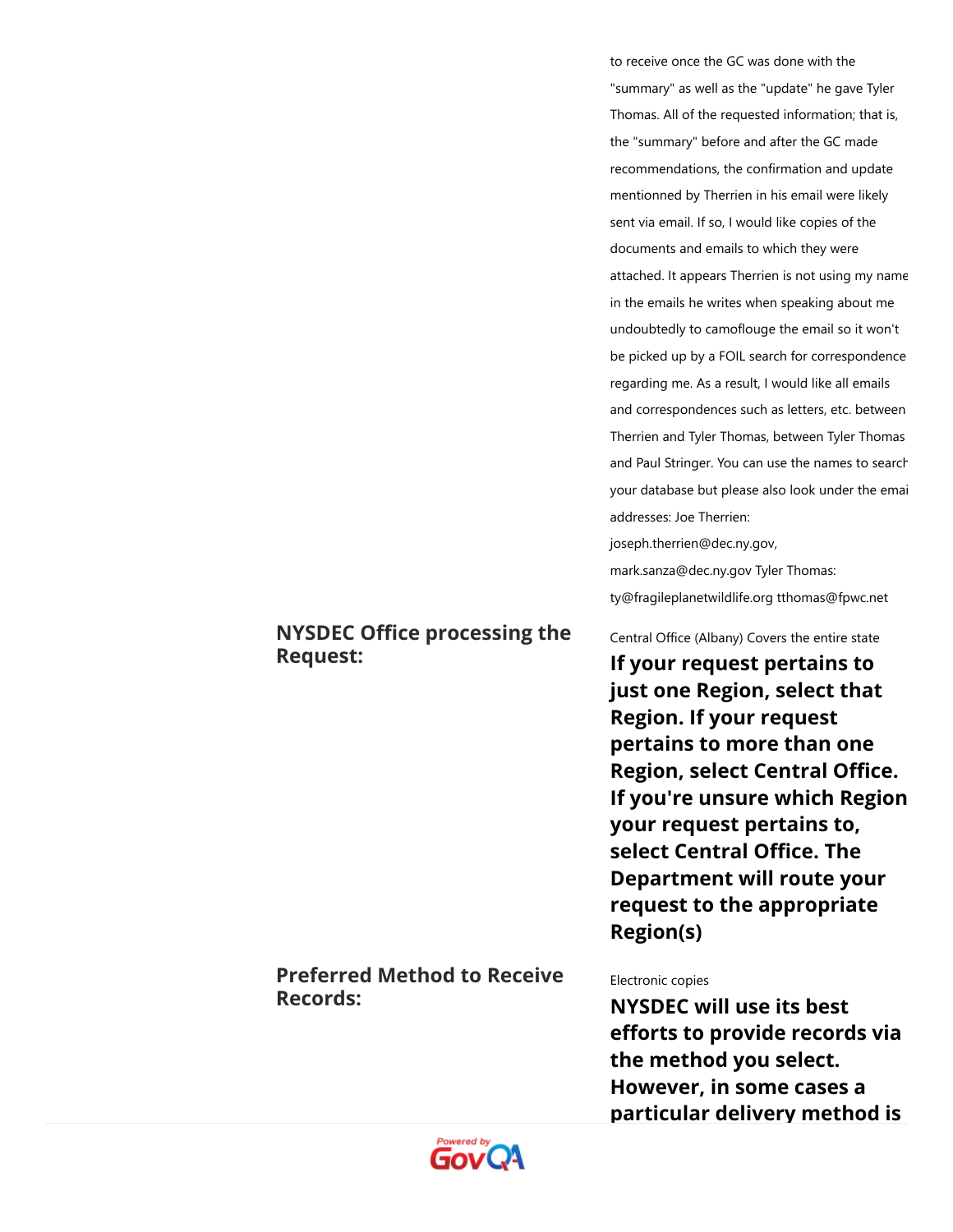### **records via an alternative method**

Please note not all public documents are available in electronic format. If the document(s) requested are not available electronically, we will make them available for inspection or by paper copy in accordance with the Public Records Law.

| New Message | Cancel |
|-------------|--------|
|-------------|--------|

#### Messages 4



 $\vee$   $\bigwedge$  On 5/3/2019 8:42:45 PM, Carrie Leo wrote:

THese are records which are duplicates of the same email I already have. It doesn't address the specific records I reasonably described in the request. Why?

 $\vee$   $\boxdot$  On 5/3/2019 5:00:08 PM, New York DEC Support wrote:

**Subject:** Freedom of Information Law Request :: W050672-040519 **Body:**

RE: PUBLIC RECORDS REQUEST of 4/5/2019, Reference # W050672-040519

Dated: 5/3/2019

Ms. Leo,

I write in response to your April 5, 2019, Freedom of Information Law (FOIL) request, in which you submitted the following:

In foil request W048067-021019, I requested an unredacted version of an email between Joe Therrien of the Special Licenses Unit and Tyler Thomas, who is both a friend of Therrien's and a licensee of the NYSDEC. The emails were dated November 8, 2017. In one of the emails (the 2 pages of emails are attached to this request)) [sic], Therrien mentions a written summary of his previous phone conversation with Tyler Thomas and how it was sent to the general counsel for review before sending it out. I would like a full unredacted copy of that "summary". I would like the version which was sent to the GC for review and what the "summary" looked like after the GC made its recommendations. I would also like to know what information was passed over to Therrien during the "confirmation" he was suppose [sic] to receive once the GC was done with the "summary" as well as the "update" he gave Tyler Thomas. All of the requested information; that is, the "summary" before and after the GC made recommendations, the confirmation and update mentionned [sic] by Therrien in his email were likely sent via email. If so, I would like copies of the documents and emails to which they were attached. It appears Therrien is not using my name in the emails he writes when speaking about me undoubtedly to camoflouge [sic] the email so it won't be picked up by a FOIL search for correspondence regarding me. As a result, I would like all emails and correspondences such as letters, etc. between Therrien and Tyler Thomas, between Tyler Thomas and Paul Stringer. You can use the names to search your database but please also look under the email addresses: Joe Therrien: joseph.therrien@dec.ny.gov,

mark.sanza@dec.ny.gov

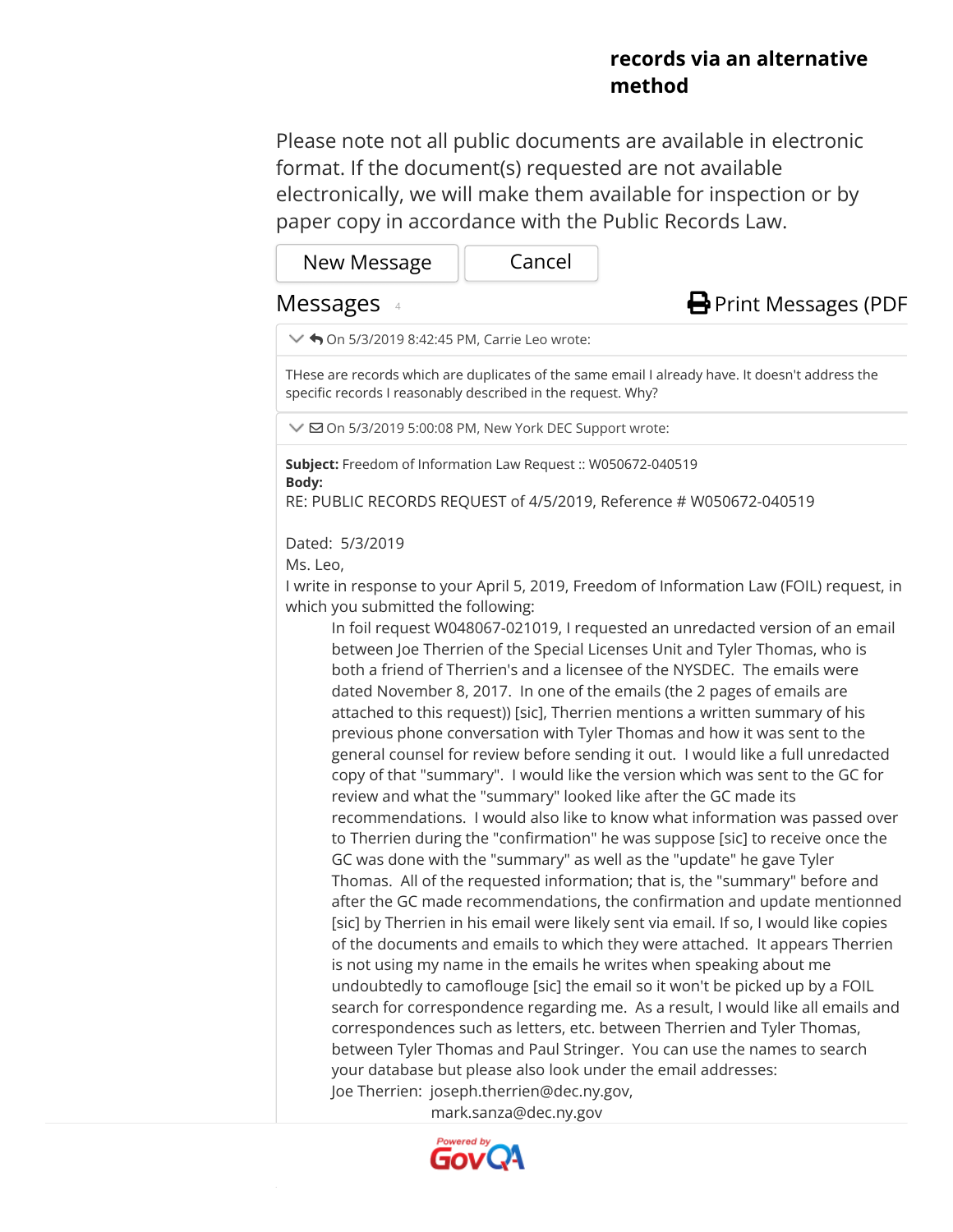Records identified as responsive to your request have been uploaded into DEC's online FOIL request system. Please visit our customer portal by [clicking here](https://newyorkdec.mycusthelp.com/webapp/_rs/RequestLogin.aspx) to log into your DEC FOIL account, where you can view and download the records. Be advised that certain records responsive to your request have been withheld pursuant to New York State Public Officers Law (POL) § 87(2)(a), as "specifically exempted from disclosure by state or federal statute" pursuant to New York State Civil Practice Laws and Rules §§ 3101 and 4503; and POL § 87(2)(g), as "inter-agency or intra-agency materials.

Should you believe that you have been unlawfully denied access to records, you may appeal such denial. Any such appeal must be submitted in writing within thirty (30) days of the date of this email, and directed to:

FOIL Appeals Officer Office of General Counsel Department of Environmental Conservation 625 Broadway, 14th Floor Albany, New York 12233-1500

Please reference FOIL #W050672-040519 in all future communications concerning this request.

Best,

Daniella E. Keller, Esq. Records Access Officer

 $\vee$   $\boxdot$  On 4/5/2019 11:23:37 PM, New York DEC Support wrote:

Dear Carrie:

Thank you for your Freedom of Information Law (FOIL) request. Your request has been received and is being processed. Your request was received in this office on 4/5/2019 and given the reference number FOIL #W050672-040519 for tracking purposes. You may expect the Department's response to your request no later than **5/6/2019**.

Record Requested: **In foil request W048067-021019, I requested an uredacted version of an email between Joe Therrien of the Special LIcenses Unit and Tyler Thomas, who is both a friend of Therrien's and a licensee of the NYSDEC. The emails were dated November 8, 2017. In one of the emails (the 2 pages of emails are attached to this request)), Therrien mentions a written summary of his previous phone conversation with Tyler Thomas and how it was sent to the general counsel for review before sending it out. I would like a full unredacted copy of that "summary". I would like the version which was sent to the GC for review and what the "summary" looked like after the GC made its recommendations. I would also like to know what information was passed over to Therrien during the "confirmation" he was suppose to receive once the GC was done with the "summary" as well as the "update" he gave Tyler Thomas. All of the requested information; that is, the "summary" before and after the GC made recommendations, the confirmation and update mentionned by Therrien in his email were likely sent via email. If so, I would like copies of the documents and emails to which they were attached. It appears Therrien is not using my name in the emails he writes when speaking about me undoubtedly to camoflouge the email so it won't be picked up by a FOIL search for correspondence regarding me. As a result, I would like all emails and correspondences such as letters, etc. between Therrien and Tyler Thomas, between Tyler Thomas and Paul Stringer. You can use the names to search your database but please also look under the email addresses:** 

| <b>Joe Therrien:</b> |  |  |
|----------------------|--|--|
| <b>Tyler Thomas:</b> |  |  |
|                      |  |  |